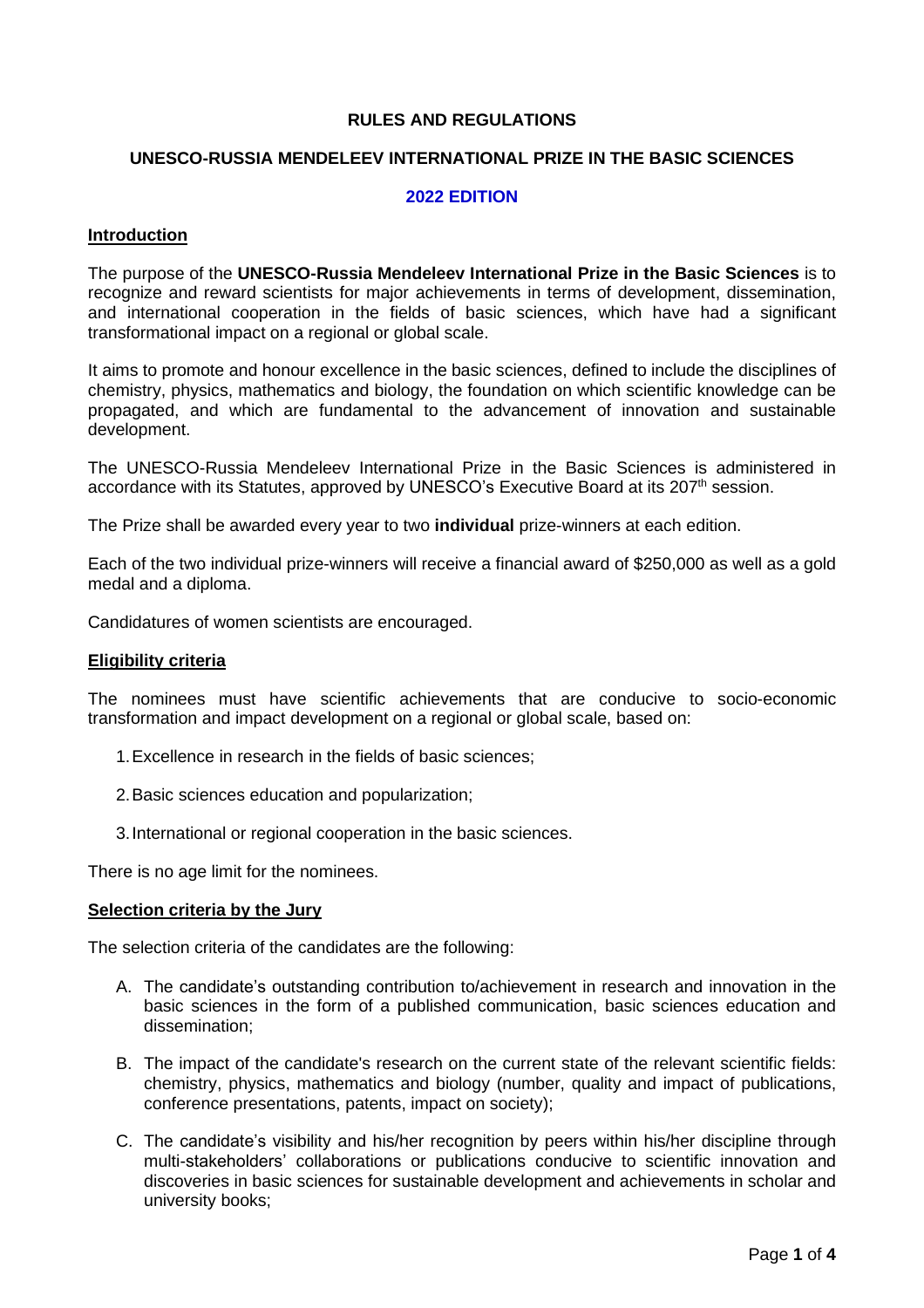D. The recognition of the candidate's commitments to basic sciences and to the United Nations 2030 Agenda for Sustainable Development more broadly.

Nominees will be assessed for their global impact in the **four Basic Sciences disciplines** indicated in the Prize Statutes (chemistry, physics, mathematics and biology).

The Prize cannot be awarded to the same person more than once.

## **Nominations**

Nominations shall be submitted by the governments of Member States, in consultation with their National Commissions, by non-governmental organizations maintaining official partnerships with UNESCO and active in relevant fields covered by the Prize, by UNESCO Chairs, category 2 centres, international scientific unions and universities.

No self-nomination shall be considered.

**Nominations must be completed in full, in English or French**, which are UNESCO's working languages.

Nominations can **only** be submitted electronically, through an **online dedicated template**.

Nominations that are incomplete or received after **Tuesday 15 March 2022**, as well applications that do not meet the above-mentioned requirements, shall not be considered.

An application is considered complete **only** if it includes all of the following documents:

- − A brief explanation of why (a definition of the candidate's contribution to the Prize's objectives) the nominator considers the candidate to be eligible for the UNESCO-Russia Mendeleev International Prize in the Basic Sciences (**up to 500 words**).
- − A curriculum vitae (**2-3 pages**). The nominator must include in the CV (or in the publications list) any reference to the candidate's scientific social networks, websites (such as ResearchGate, the Organization for Research and Community Development (ORCID), or personal website) and society recognition of discoveries or achievements in scholar and university books.
- − The 20 most significant publications should be listed in order of importance with the following: a summary explaining their significance and why they are so relevant according to the nominator (**less than 50 words**). In case of articles published in journals, these should be indexed in internationally recognized international databases. Please, add links to access all publications mentioned in the list.
- − A list of the most significant patents, starting with the most recent one **(maximum 2 pages)**.
- − **Three** letters of recommendation from eminent scientists outside of the candidate's home institution.
- − The impact of the key technical or professional achievements and results of work on: (i) society; (ii) international scientific collaboration; (iii) the 2030 Agenda for Sustainable Development and its Sustainable Development Goals (SDGs) (**up to 2000 words**).
- − A concise, clear, unambiguous and specific description of the nominee's achievements and results of work making that nominee eligible for the Prize (**up to 10 words**).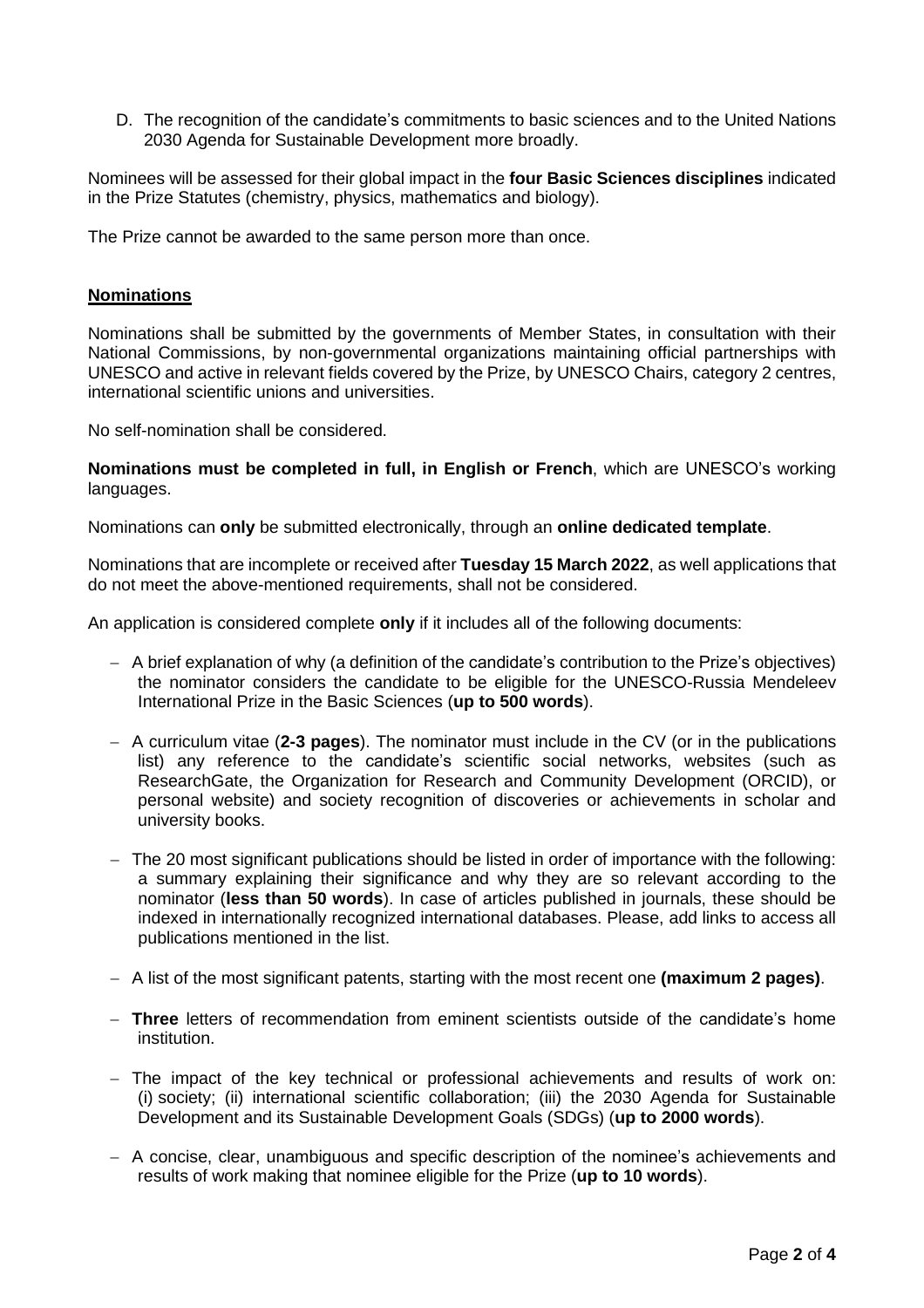### **Selection process**

- 1. The Prize's Team reviews all applications received before the deadline and transmits the eligible applications to the Jury of the Prize.
- 2. The Jury of the Prize meets once a year to assess the applications.
- 3. The Director-General selects the prize-winners based on the assessment and recommendation of the Jury of the Prize.
- 4. The Prize shall be awarded by the Director-General or her representative to the individual prize-winners during an official ceremony held for that purpose in alternation at UNESCO's premises at Headquarters in Paris and in the Russian Federation.

## **Jury selection**

The Jury of the UNESCO-Russia Mendeleev International Prize in the Basic Sciences is composed of seven distinguished members of the international scientific community.

The Jury of the Prize will evaluate the eligible applications, in accordance with the above-mentioned selection criteria.

For the Jury deliberation, which will be held in mid-June 2022, the Jury of the Prize will review and discuss the best nominations. The Jury will select the two individual prize-winners based on excellence, by consensus to the extent possible and otherwise by secret ballot until a simple majority is obtained. **A Jury member shall not take part in the vote concerning a nominated candidate from his or her country**. Appeals against the decision shall not be admissible.

The prize-winners shall be selected by the Director-General of UNESCO on the basis of the assessments on the nominations and accompanying recommendations made to her by the Jury.

The results will be communicated by phone to the two individual prize-winners a few days after the deliberation. They must remain confidential until the official announcement.

#### **Prize-winners' commitments**

The prize-winners notably commit to:

- − Apply the **confidentiality clause** to the whole nomination procedure until the official announcement and not contact the media before that time. The nomination process is strictly confidential. No preliminary public discussion of the nomination process or its stages is allowed. **Nominators and other participants of the process shall not disclose the nominations submitted.**
- − Participate in the awards ceremony and all related events (interviews, lectures, dinners, etc.) organized during the ceremony.
- − Travel and accommodation expenses to attend the awards ceremony are covered by the Prize, as per UNESCO's travel rules and regulations.
- − The prize-winners agree to be photographed, filmed and interviewed for non-commercial objectives. These photos, videos and texts will be used in publications and audiovisual materials including, but not limited to, written press, television, internet, outdoor display, corporate publications and exhibitions.